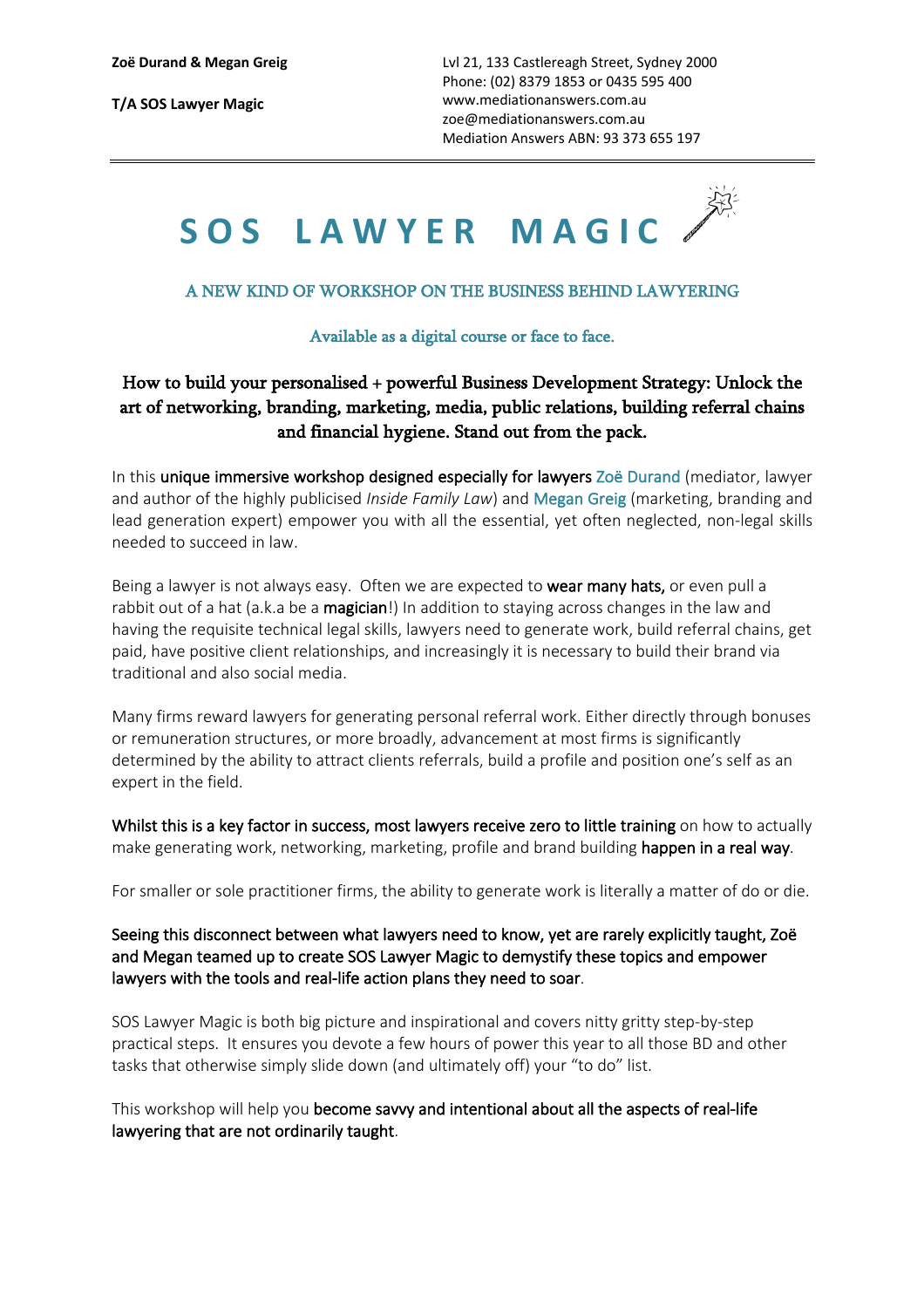# Outline of workshop

### Cost for full day workshop taught at your law firm - \$4,900\* (\*One time offer for bookings prior to 31 January 2020)

#### 10am to 4.30pm (with breaks)

The teachings and activities contained in the SOS Lawyer Magic workshop are:

## A LAWYERS' MANY HATS

- Introductions
- Overview of course content
	- Check in with attendees about any key focuses / things they wish to learn

#### THE ROCKSTAR



Your definition of what is a 'successful' lawyer and how to achieve this, vision and goal setting Learning about dreaming big, reigniting your passion and purpose for what you do, how to draw up goals and an action plan for these.

Putting it all together: connecting vision to reality, maintaining sustainability whilst soaring in your career, clarifying your own life values and ensuring all decisions are focused on these and reviewing and owning your own definition of what is work/life "balance". How to do all the things we are teaching in this course in a way that works for you in real life as a person and lawyer.

#### **Outcomes**

- Clarified your purpose and "why", which underpins the feeling or "vibe" that people and clients intuitively sense from you in all that you do as a lawyer.
- Completed a vision and goal setting activity.
- Draw up a table connecting life and career big dreams withsmall daily actions so as to actually achieve these in a sustainable way.

#### THE RAINMAKER



**Locating clients and sources of work, building and maintaining healthy referral chains.** Understanding and unlocking hidden sources of work you already have access to and strategic planning for identifying relevant new networks and how to access these. **Outcomes**

- Identified sources of work and prepared strategies to unlock referrals from pre existing networks and to access new relevant networks.
- Have a clear understanding of how to maintain loyalty from your referral chain and have a cheat sheet of the basics of personal referral etiquette and things to do every time you receive a referral to increase the chances of that person referring again.

#### THE NETWORKING NINJA



#### How to use networking events to effectively and efficiently expand your network.

How to present your brand and make new connections at an event and then build upon this after the event. Networking as a thoughtful exchange and building your profile and authentic brand.

#### **Outcomes**

- Understand how to network intentionally and form a connection during an event and learn how to follow up afterwards.
- Refreshed or created your elevator pitch.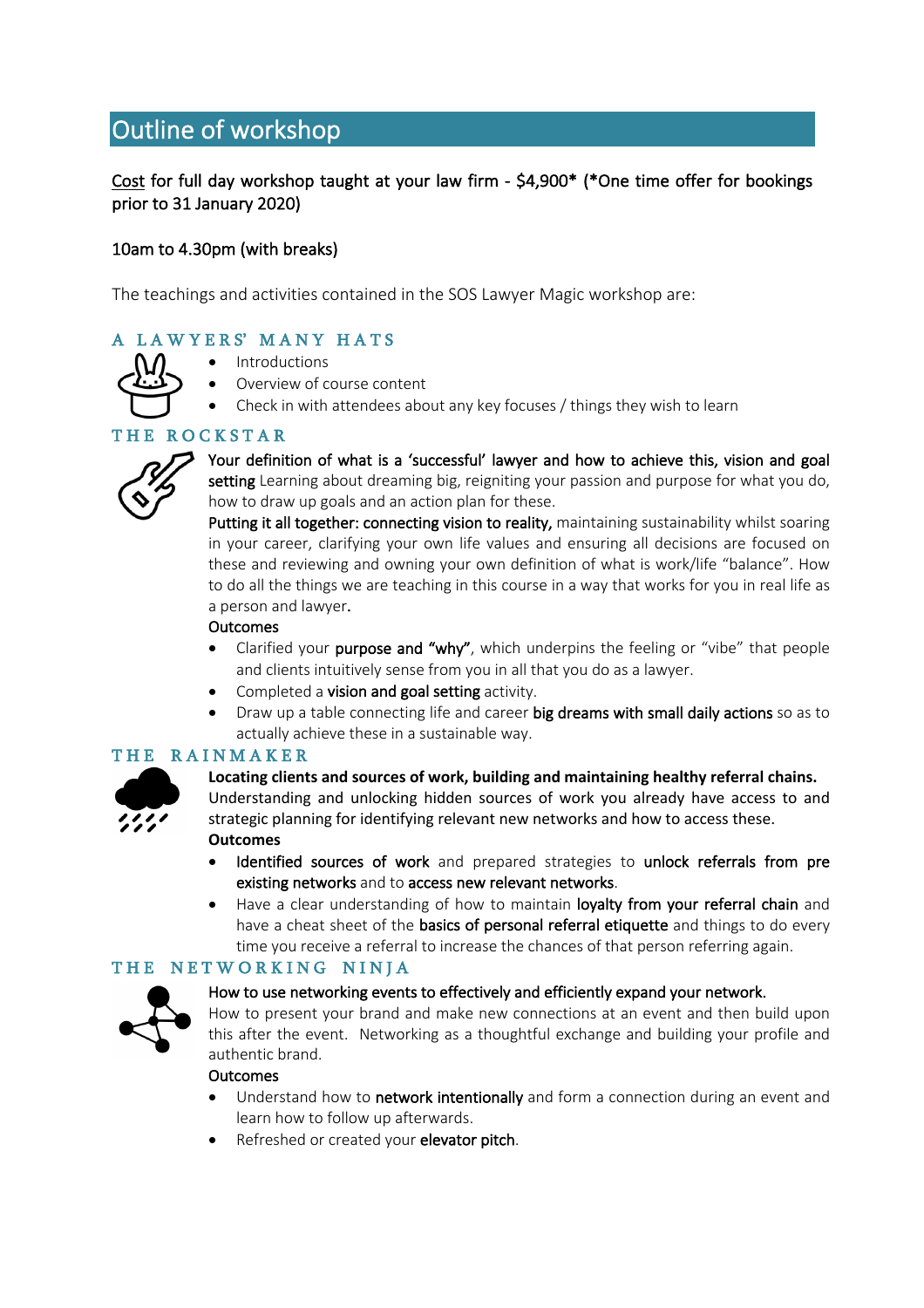#### $MARKETING + MEDIA$



How to be your own promoter. How to amplify yourself and create opportunities to make new connections. Build your profile step by step and understand obvious and hidden marketing opportunities. How to ignite change in your area, think creatively and be a 'thought leader'. Strategies to unlock your creativity, generate innovative ideas that make you stand out from the pack and get noticed.

#### **Outcomes**

- Consider your firm's brand and how to align your personal brand in professional social media.
- How to maximise your self-promotion to make new connections and get noticed.
- How to pitch and position yourself as an expert opinion to the media.
- Techniques for unlocking innovative and creative ideas and putting them to work.
- Understand how to ask for and use **client testimonials**.

#### THE (HONEST + ABUNDANT) MONEYMAKER



Money is not a dirty word. Let's learn about financial hygiene: How to get paid smoothly and significantly reduce bill complaints. The secret to how to (overwhelmingly) always have funds on trust + NO debtors + happier clients = Clean Money. Learn about "Winwin" money and billing in a way that is better, clearer and more open for both you and your clients. Including practical tips for pay as you go and pay at the end matters, time entry and the magic set phrases at every initial conference which prevents future bill complaints before they happen and also makes billing fairer to clients. **Outcomes** 

- Learn the secrets to (almost) always having funds on trust, no debtors, and happier clients.
- Understand and be able to implement practical strategies to prevent disputes about the final invoice in pay at the end matters.
- Learnt how to analyse your matters financial summary so as to always have "financial hygiene".

#### THE CARETAKER



#### How to improve your client's experience (and *also* regain your sanity!)

Client care and how to achieve both improved client service *and* better boundaries for yourself (yes, the two are not mutually exclusive!). Great customer service equals word of mouth referrals and testimonials.

#### **Outcomes**

- Understand the 6 things to be aware of at pivotal points in a client's matter.
- Understand strategies to manage angry clients when things do go wrong.
- Have some key tips on how to achieve better outcomes for your client.
- Understand how to take control of your diary and manner of communication with clients so as to win back sanity but also service clients better.

#### $Q + A$  4-4.30pm (30 mins)

# Ask anything about work, life, the universe and everything.

#### CPD Points

\* If these particular educational activities extend your knowledge and skills in areas that are relevant to your practice needs or professional development, then you should claim one (1) "unit" for each hour of attendance. You may consider that these talks fit within:

- practice management and business skills
- professional skills
- substantive law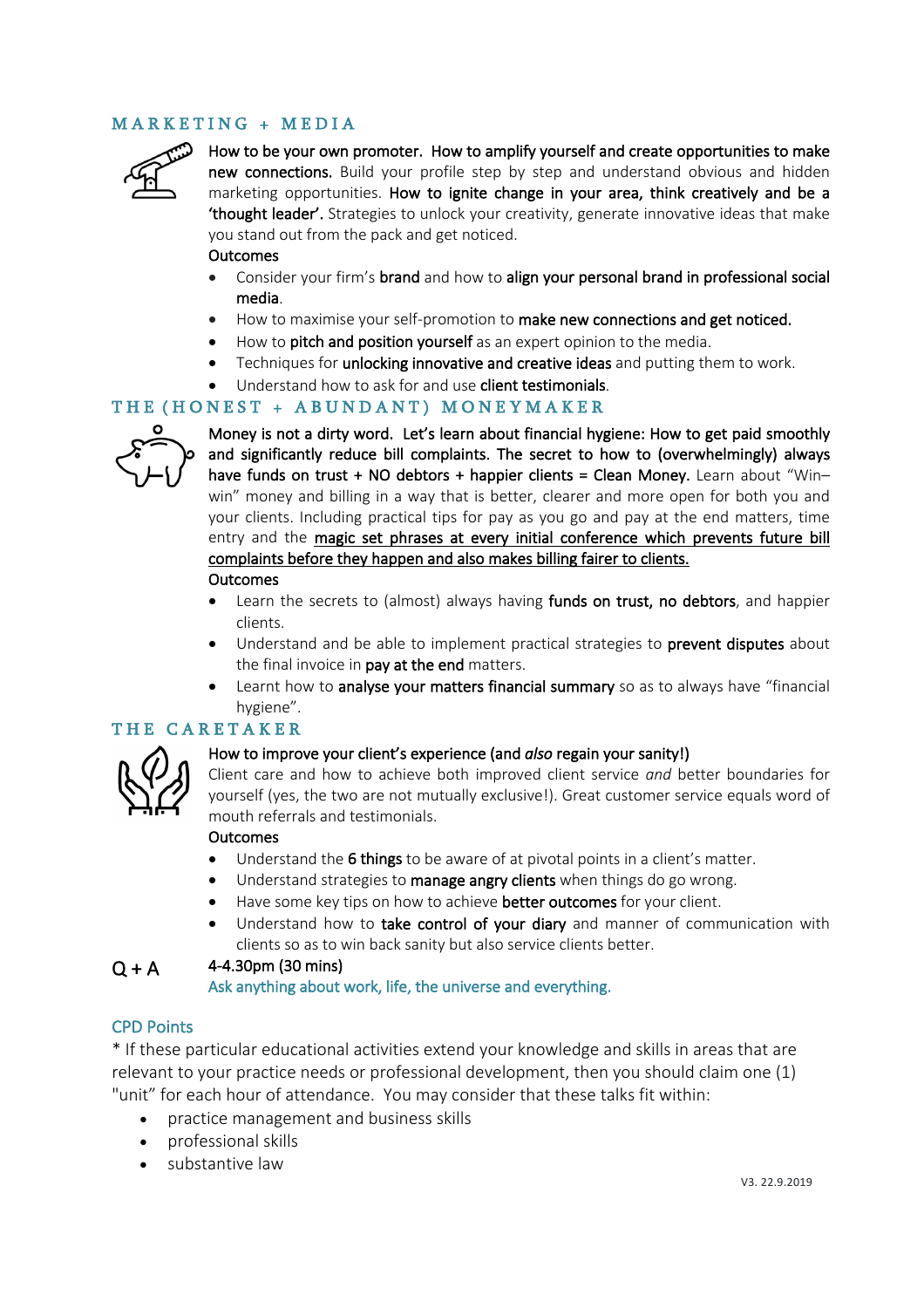# **About the facilitators**



**Zoë Durand** is the principal mediator (FDRP and Nationally Accredited Mediator) at Mediation Answers and also continues to consult as a lawyer at Super & Super Lawyers. She also recently won the APAC Legal Award for Family Law Mediator of the Year 2019.

She has practised since 2007 primarily in private practice as a family lawyer, but also at Legal Aid as a Court Appointed Independent Children's Lawyer. Prior to changing the direction of her career to focus on family law, Zoë worked at leading national and international commercial law firms including K&L Gates and HWL Ebsworth.

Zoë recently authored the groundbreaking and highly publicised book *Inside Family Law*, recommended as a 'must read' by the Honourable Peter Rose AM QC and winner of Best Family Law Publication 2019 for the APAC Legal Awards. The book was launched at the College of Law and is on the recommended reading list for Family Law at several universities. *Inside Family Law* was the first of its kind not just in family law, but law in general, sharing perspectives from all the different stakeholders in the family law process across Australia.

Zoë's opinions are sought after in the media and she has been featured on The ABC, SMH, The Age, The Australian, A Current Affair, 9News, 10Daily, 9 Honey, Lawyers Weekly, The NSW Law Society Journal (she authored the family law case notes), The College of Law and UNSW news updates and much more. She has extensive experience working with television, radio and print media and has established a large network of media contacts.

Zoë hosts the *Inside Family Law* podcast where she interviews Judges, lawyers, barristers and Court experts and was the on the ground correspondent reporting at the 2019 AFCC (Association of Family and Conciliation Courts) seminar in Sydney. She is a frequent guest speaker and facilitator on family law and mediation (having spoken at law firms, community legal centres, the NSW Law Society and more) and has guest lectured in family law at UNSW. Zoë has written articles on career and work for Mamamia and Lawyers Weekly.



**Megan Greig** is a pre-eminent marketing and branding professional with over 12 years' experience. The companies Megan works with have clients who are leaders in their industries and have household name such as ZipMoney, SnapChat, Employsure, CBA, Macquarie Bank, Vodafone, UBS, Deutsche, Estee Lauder, LogMeIn, Dimension Data, TOLL, Woolworths, NSW Bar Association and 100s more.

Megan works closely with CEOs and Senior Management to define marketing strategies that support business growth, revenue targets and increase ROI.

Megan is passionate about brand, new marketing technologies, people management and coaching to uplift others in their careers and lives.

She has specialised in re-positioning multi layered organisations to improve their profile in highly competitive markets. She has a wealth of experience helping clients in raising profiles and increasing growth, developing and implementing marketing and communications strategies specialising in digital and social media marketing, re-branding, lead generation, sales strategies and employee value propositions.

Zoë and Megan co-founded Women's Nexus, a networking organisation linking business and professional women who share a passion for career knowledge and life lessons. Women's Nexus guest speakers have included Court Judges, Court experts, entrepreneurs, health professionals and more.